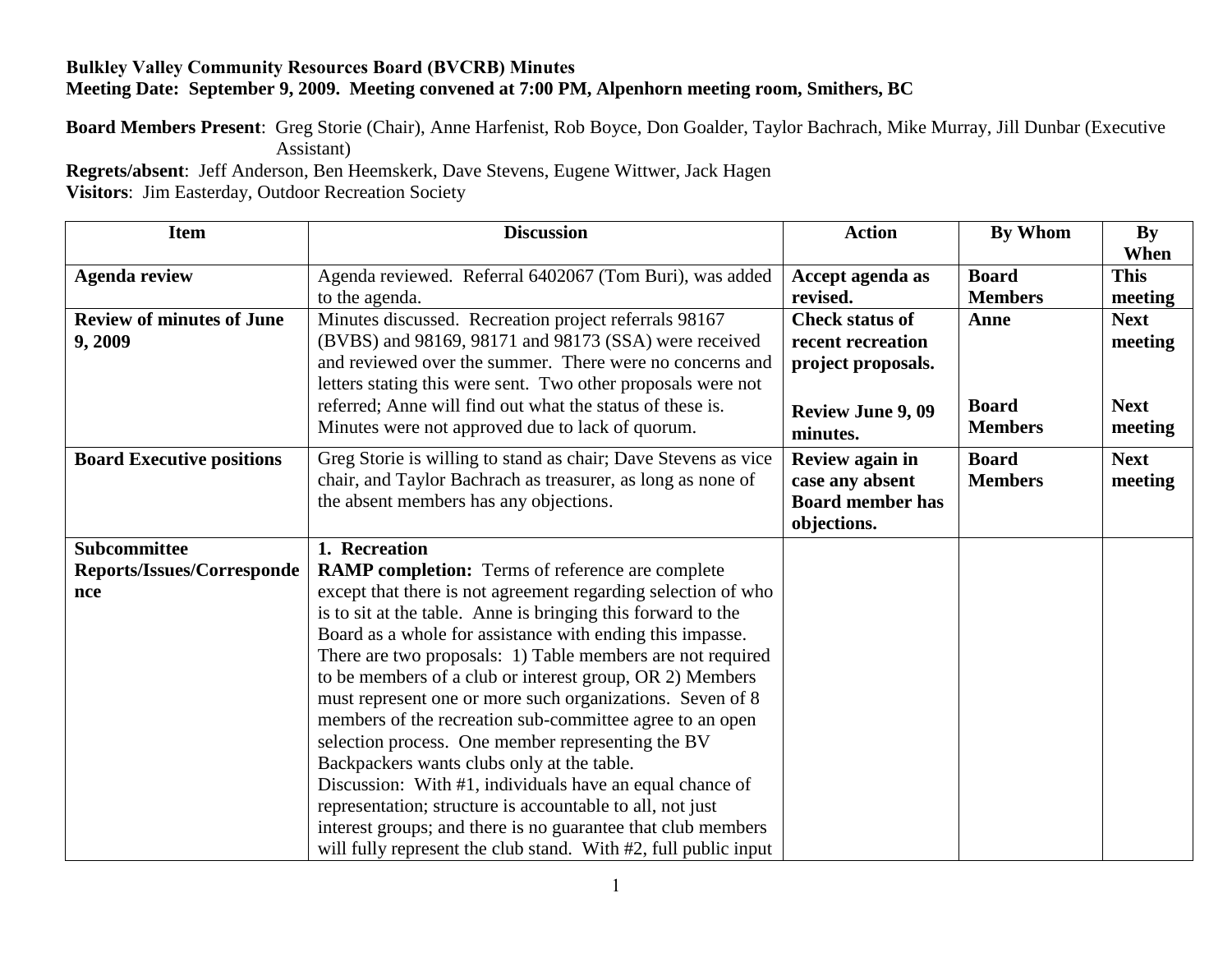| <b>Item</b> | <b>Discussion</b>                                                                                                                                                                                                                                                                                                                                                                                                                                                                                                                                                                                                                                                                                           | <b>Action</b>                                                                   | <b>By Whom</b>               | By<br>When                    |
|-------------|-------------------------------------------------------------------------------------------------------------------------------------------------------------------------------------------------------------------------------------------------------------------------------------------------------------------------------------------------------------------------------------------------------------------------------------------------------------------------------------------------------------------------------------------------------------------------------------------------------------------------------------------------------------------------------------------------------------|---------------------------------------------------------------------------------|------------------------------|-------------------------------|
|             | can be assured via open houses etc., more can be<br>accomplished with club members, club members are<br>generally around longer and have credibility with the<br>community, and commitment. The Board discussed two<br>further possibilities, 1) that some seats are held by club reps<br>and some are open to individuals via an open selection<br>process, and 2) the entire table be chosen in a manner similar<br>to that used for the LRMP (a call for interested people;<br>application form that indicates values and background;<br>selection committee chooses people that represent a broad<br>range of values, knowledge and a commitment to the process<br>outlined in the Terms of Reference). | <b>Present additional</b><br>new proposals to<br>committee<br>members.          | Anne                         |                               |
|             | <b>RAMP Funding:</b> Was included in Steve Osborn's grant<br>application. That application has not yet been approved but<br>there is one more round of evaluation. Kevin Eskelin may<br>know of some funding support possibilities. Greg spoke<br>with the Regional District and found some potential:<br>• Municipality support grant of \$20,000 (Smithers).<br>Requires First Nations and community support.<br>• Direct access grant (gaming grant): For recreation<br>facilities.                                                                                                                                                                                                                      | <b>Check with Kevin</b><br><b>Eskelin re: RAMP</b><br>funding<br>possibilities. | Anne                         |                               |
|             | • Job creation partnership: To hire someone who would<br>not otherwise be employed.<br>Real Estate fund: Anne contacted them and reports that they<br>don't have enough funding.<br>Community Forest Program – may be possible next year.<br>Town of Smithers – most recreation is probably outside<br>town boundaries.                                                                                                                                                                                                                                                                                                                                                                                     | <b>Check criteria for</b><br>job creation<br>partnership                        | <b>Mike</b><br><b>Murray</b> | <b>Next</b><br><b>Meeting</b> |
|             | 2. Mining and Energy Development<br>Rob: The only current activity is Dome Mountain. They<br>have approval for the settling pond. The plan is to truck ore<br>off-site for the first year, while the mill is developed. Big<br>Onion: Will drill if funding materializes. Zymoetz River:                                                                                                                                                                                                                                                                                                                                                                                                                    |                                                                                 |                              |                               |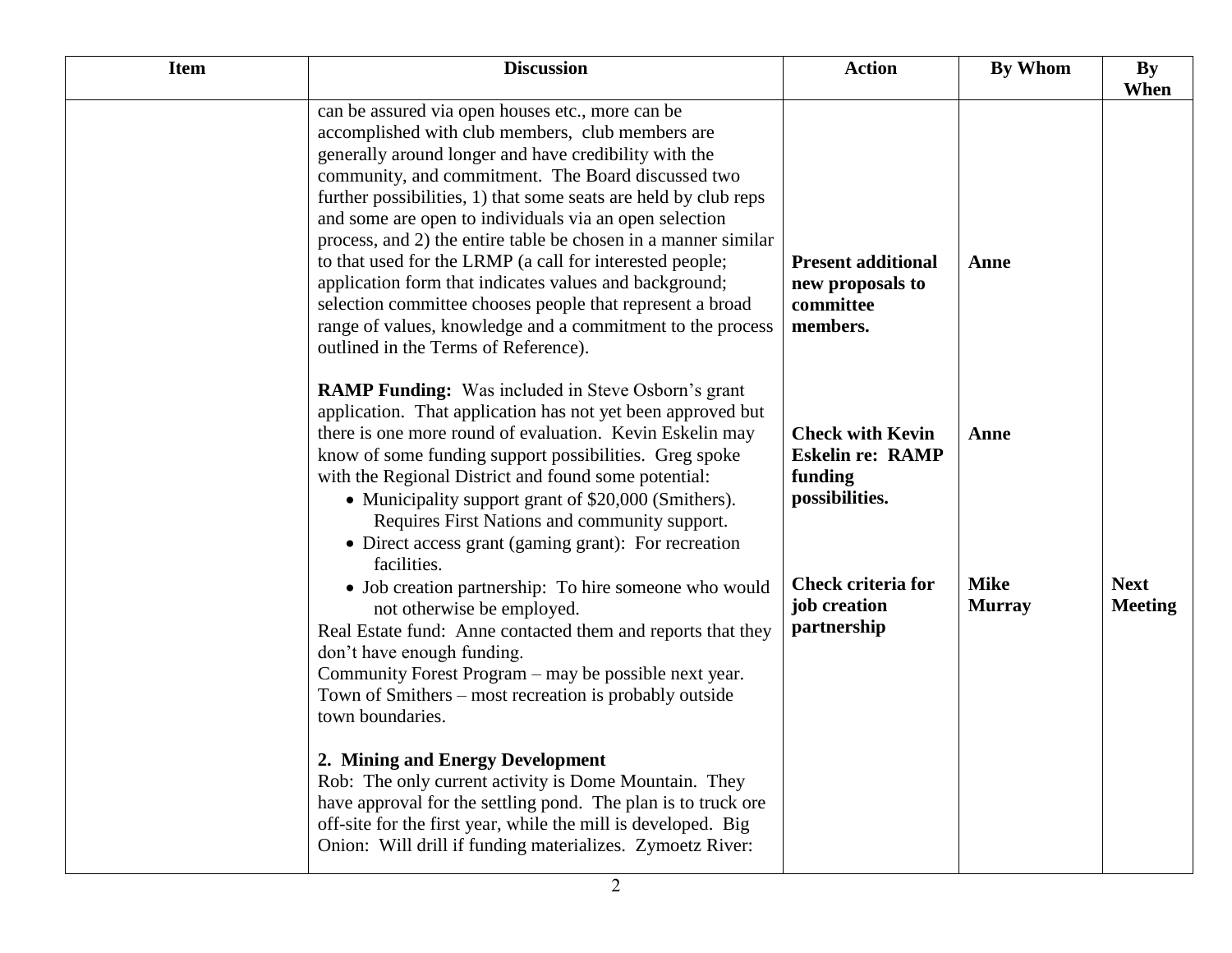| <b>Item</b> | <b>Discussion</b>                                                                                                                                                                                                                                                                                                                                                                                                                                                                                                                                                                                                      | <b>Action</b>                                                                          | By Whom                        | By<br>When                    |
|-------------|------------------------------------------------------------------------------------------------------------------------------------------------------------------------------------------------------------------------------------------------------------------------------------------------------------------------------------------------------------------------------------------------------------------------------------------------------------------------------------------------------------------------------------------------------------------------------------------------------------------------|----------------------------------------------------------------------------------------|--------------------------------|-------------------------------|
|             | Some drilling was done last summer. For future discussion:<br>The Board decided last year to write to MEMPR for an<br>annual update of mine reclamation work – when will this<br>letter be written?                                                                                                                                                                                                                                                                                                                                                                                                                    | Discuss when/if to<br>send letter<br>requesting update<br>on mine<br>reclamation work. | <b>Board</b><br><b>Members</b> | <b>Next</b><br><b>Meeting</b> |
|             | 3. Forestry, Range and Agriculture<br>Greg: The mountain pine beetle is still around. Tatlow Rd<br>and Pine Creek were attacked. Logging traffic on the Ski<br>Hill road, Deception Lake, Nilkitkwa, and Harold Price<br>areas can be expected.                                                                                                                                                                                                                                                                                                                                                                        |                                                                                        |                                |                               |
|             | 4. LWBC Referrals and Land Tenures<br>• A reply to Michelle Larstone regarding the Cybernet<br>Tower on Hudson Mountain was sent. A letter to Steve<br>Carr, Chief Executive Officer, Integrated Land<br>Management Bureau, on this issue was also sent. Taylor:<br>This is being dealt with. The tower may be moved or<br>there may be an objection filed.<br>A letter regarding Referral 6408191 for extensive<br>agriculture was sent; recommending that wildlife habitat<br>values be assessed in the parcel.<br>A letter was sent re: Referral 6402067 (Tom Buri) citing<br>no concerns on the part of the BVCRB. |                                                                                        |                                |                               |
|             | 5. Water and Fish<br>No new business.                                                                                                                                                                                                                                                                                                                                                                                                                                                                                                                                                                                  |                                                                                        |                                |                               |
|             | 6. Monitoring and Land Use Plans<br>The two initiatives that the BVCRB gave support to have<br>not been funded (the first was an application for funding<br>from the Community Adjustment Fund, for MapChat, BVSC<br>community assets, RAMP, and the BV Community Server,<br>by the BV Research Centre; and second was a proposal to<br>the Future Forest Ecosystem Scientific Council to cover the                                                                                                                                                                                                                    |                                                                                        |                                |                               |